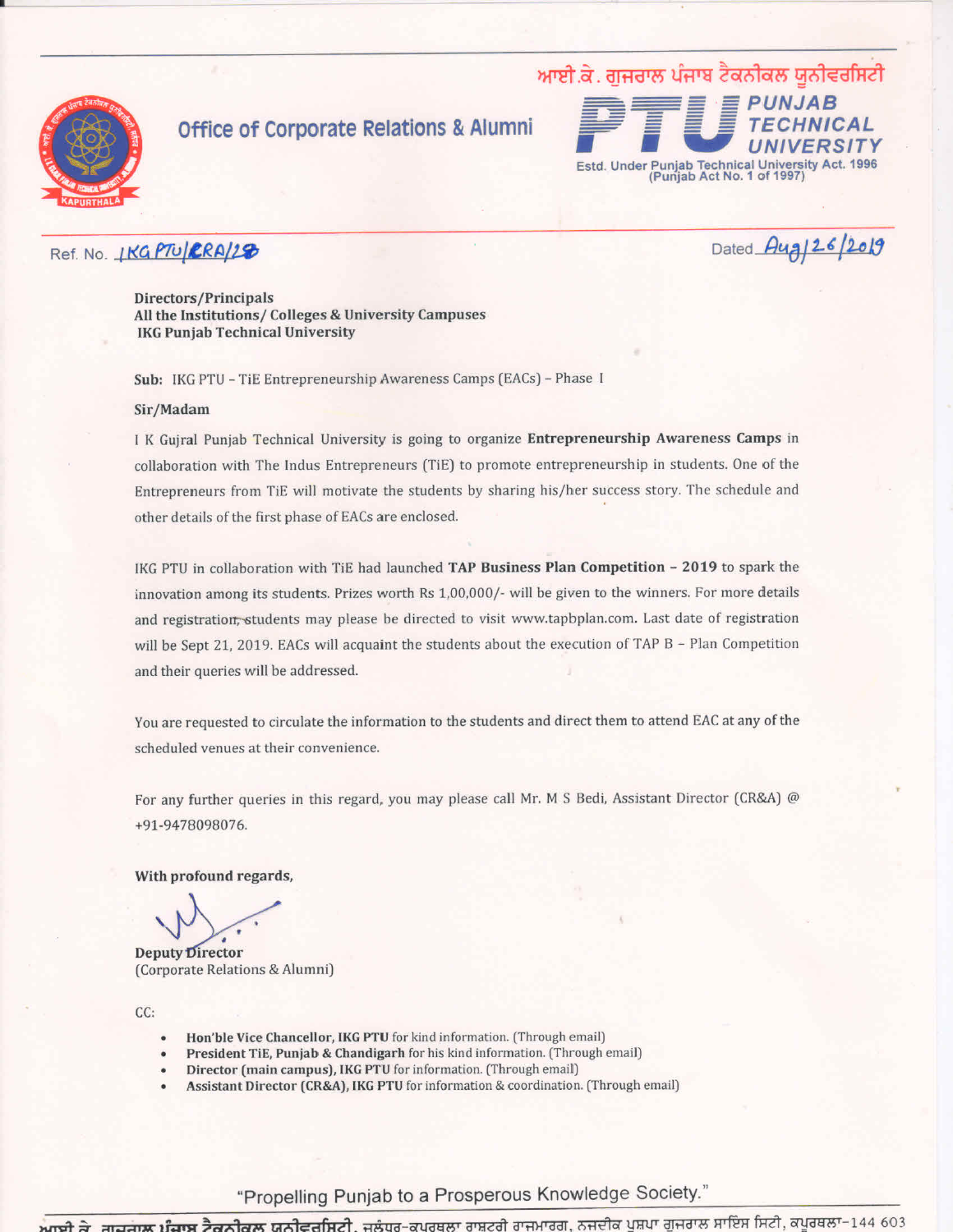



# **IKG PTU – TiE Entrepreneurship Awareness Camps**

# **Schedule (Phase – I)**

| Sr. No.        | <b>College Name</b>                    | <b>Date</b>   | <b>Time</b> | <b>TiE Representative</b> | <b>Designation with Company</b><br><b>Name</b>                       | <b>College Contact Person</b> | <b>Contact No.</b> |
|----------------|----------------------------------------|---------------|-------------|---------------------------|----------------------------------------------------------------------|-------------------------------|--------------------|
| 1              | ACET, Amritsar                         | Aug 26, 2019  | 1100 hrs    | Mr. Sameer Sharma         | Founder, Uengage<br>Services Pvt Ltd                                 | Mr. Rakesh Jaitly             | 9988210419         |
|                | KCET, Amritsar                         |               | $1400$ hrs  |                           |                                                                      | Mr. Prabhdeep Singh           | 9041726540         |
| $\overline{c}$ | IKG PTU campus, Amritsar               | Aug 27, 2019  | 1100 hrs    | Ms. Prerna Kalra          | Founder, Openhands<br>Solutions                                      | Mr. Tarun Kanodia             | 7087364656         |
|                | Global Institutes, Amritsar            |               | 1400 hrs    |                           |                                                                      | Mr. Bikram Pal Singh          | 9814051061         |
| 3              | IKG PTU main campus,<br>Kapurthala     | Aug 29, 2019  | 1100 hrs    | Mr. H S Cheema            | Managing Director,<br>Cheema Boilers Limited                         | Mr. Mrigender Singh<br>Bedi   | 9478098076         |
|                | ACEM, Kapurthala                       |               | 1400 hrs    |                           |                                                                      | Mr. Sumanaya<br>Uppal         | 9878443430         |
| 4              | DAVIET, Jalandhar                      | Aug 30, 2019  | 1100 hrs    | Mr. Brahm Alreja          | Director, Innovative<br><b>Incentives &amp; Rewards</b><br>Pvt. Ltd. | Mr. Sushil Prashar            | 9988449095         |
|                | CT Group of Institutions,<br>Jalandhar |               | 1400 hrs    |                           |                                                                      | Mr. Abhishek Soni             | 9914504909         |
| 5              | APJIMTC, Jalandhar                     | Sept 02, 2019 | 1100 hrs    | Mr. Amulya Shukla         | Founder & Chief<br>Consultant, Sambhav<br>Consultants                | Ms. Neha Kalra                | 8146111977         |
|                | PCBT, Phagwara                         |               | $1400$ hrs  |                           |                                                                      | Mr. Virat Rihani              | 9814628026         |
| 6              | IKG PTU Campus Hoshiarpur              | Sept 04, 2019 | 1100 hrs    | Mr. Surinder V Singh      | Co-Founder, VT Netzwelt                                              | Mr. Tarun Goyal               | 9465884832         |
|                | SIMT, Hoshiarpur                       |               | 1400 hrs    |                           |                                                                      | Dr. Parminder Kaur            | 9478618790         |